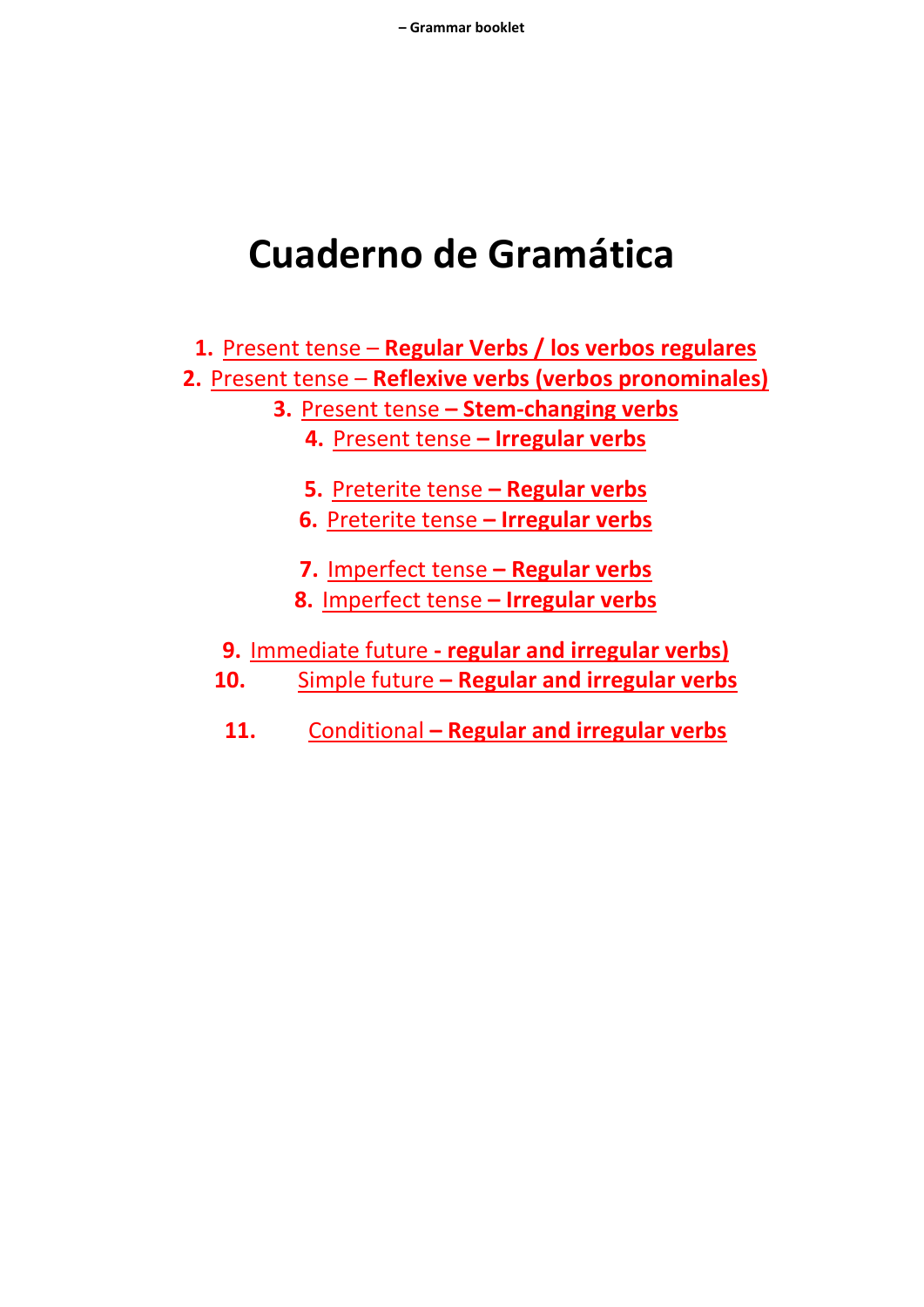#### **SUBJECT PRONOUNS**

1<sup>ST</sup> PERSON SINGULAR 2<sup>ND</sup> PERSON SINGULAR 3<sup>RD</sup> PERSON SINGULAR

<mark>YO</mark> - I TÚ – YOU (ONE PERSON, INFORMAL) EL-HE  $ELLA - SHE$ 

#### **USTED** - YOU (ONE PERSON-FORMAL)

(THERE IS NOT 'IT' FOR SUBJECT PRONOUNS, BUT WHEN YOU NEED TO SAY 'IT', USE THE 3RD PERSON ENDING OF THE VERB - HE / SHE ENDING)

1<sup>ST</sup> PERSON PLURAL 2<sup>ND</sup> PERSON PLURAL 3RD PERSON PLURAL

**NOSOTROS - WE VOSOTROS** - YOU (MORE THAN ONE - INFORMAL) **ELLOS-THEY ELLAS** - THEY (ONLY GIRLS)

**USTEDES** - YOU (MORE THAN ONE PERSON-FORMAL)

### The Present tense / el Presente

### I play / I am playing

 $\bullet^*$ The Present tense describes an action which is happening at the moment:

Ex: I am listening = vo escucho

It also describes an action which happens regularly or repeatedly  $\bullet^*$ 

Ex: Every day I wake up around 7am = todos los días me levanto a eso de las siete.

#### 1. Regular Verbs / los verbos regulares

Chop off the -AR, -ER or -IR and add the relevant ending.

|                 | <b>Endings</b> |      |       |  |  |  |  |
|-----------------|----------------|------|-------|--|--|--|--|
|                 | $-AR$          | -ER  | $-IR$ |  |  |  |  |
|                 | O              | O    | O     |  |  |  |  |
| You<br>(sg)     | as             | es   | es    |  |  |  |  |
| He<br>She<br>It | a              | e    | е     |  |  |  |  |
| We              | amos           | emos | imos  |  |  |  |  |
| You<br>(p )     | áis            | éis  | ís    |  |  |  |  |
| They            | an             | en   | en    |  |  |  |  |

#### For example: Tomar = to take To form "we take" : TOMAR > tom > tomamos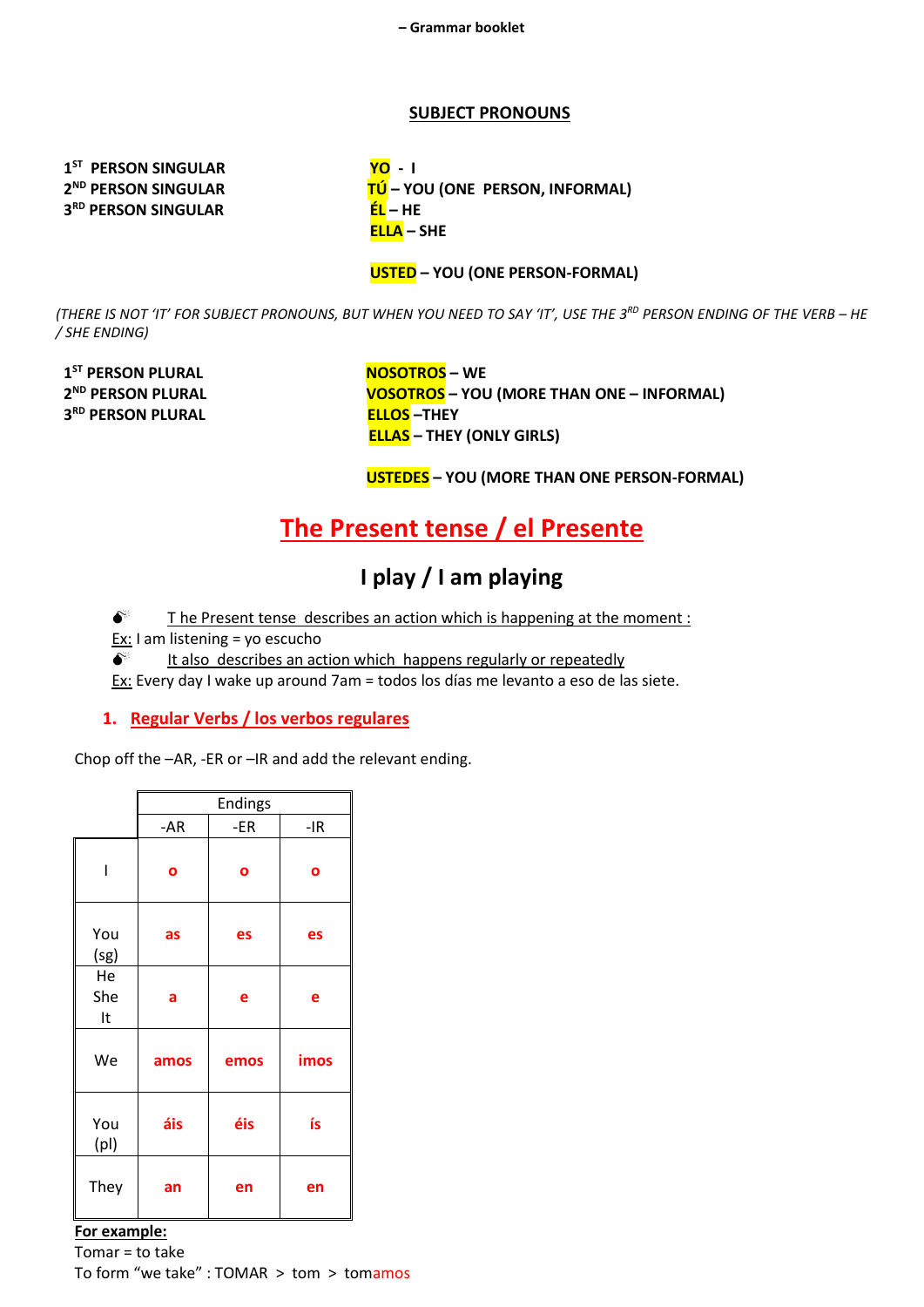#### **Practice – Práctica**

## **1. Complete with the correct subject pronoun** a. \_\_\_\_\_\_\_\_\_\_\_\_\_\_\_\_\_\_\_\_\_\_ estudiamos español desde hace 3 años b .¿ \_\_\_\_\_\_\_\_\_\_\_\_\_\_\_\_\_\_\_\_\_\_ vendéis una casa en el centro de la ciudad? c. \_\_\_\_\_\_\_\_\_\_\_\_\_\_\_\_\_\_\_\_\_\_ compro el periódico todos los días d. \_\_\_\_\_\_\_\_\_\_\_\_\_\_\_\_\_\_\_\_\_\_ toma tostadas para el desayuno e. \_\_\_\_\_\_\_\_\_\_\_\_\_\_\_\_\_\_\_\_\_\_ salen los domingos por la noche f. \_\_\_\_\_\_\_\_\_\_\_\_\_\_\_\_\_\_\_\_\_\_ viajas a menudo ¿verdad? g. \_\_\_\_\_\_\_\_\_\_\_\_\_\_\_\_\_\_\_\_\_\_ termina el cole a las cuatro y media h. \_\_\_\_\_\_\_\_\_\_\_\_\_\_\_\_\_\_\_\_\_\_ empezamos el cole a las ocho y media i. **El primer en la proprier de la proprietación de la proprietación de la proprietación de la proprietación de**<br>
de la proprietación de la proprietación de la proprietación de la proprietación de la proprietación de la pr j. \_\_\_\_\_\_\_\_\_\_\_\_\_\_\_\_\_\_\_\_\_\_\_\_\_\_\_ lee muchas novelas

#### 2. **Regular –AR verbs.** Fill in the appropriate forms, using the verbs in the box below.

| Trabajar = to work  | Preparar = to prepare | Esperar $=$ to hope |
|---------------------|-----------------------|---------------------|
| Estudiar = to study | Pagar = to pay        | Andar = to walk     |
| Comprar $=$ to buy  | Entrar = to enter     | Llevar $=$ to wear  |

| A            | , buy            |   |   | You (sg) enter |  |
|--------------|------------------|---|---|----------------|--|
| B            | She walks        |   |   | They hope      |  |
| $\mathsf{C}$ | You (pl) pay     | К |   | You (pl) walk  |  |
| D            | We wear          |   |   | We work        |  |
| E            | You (sg) prepare |   | M | He buys        |  |
| F            | He hopes         | N |   | walk           |  |
| G            | They work        |   | O | You (sg) study |  |
| H            | study            |   |   |                |  |

#### 3. **Regular –ER verbs.** Fill in the appropriate forms, using the verbs in the box below.

| $\blacksquare$ Aprender = to learn | Leer = to read    | $Creer = to believe$ |  |
|------------------------------------|-------------------|----------------------|--|
| Romper = to break                  | $Correr = to run$ | Vender = to sell     |  |
| $\blacksquare$ Comer = to eat      | Beber = to drink  | Meter = to put       |  |

**15**

**15**

| A | He eats       |          | We learn     |  |
|---|---------------|----------|--------------|--|
| B | They drink    |          | You (sg) put |  |
| C | We sell       | К        | He runs      |  |
| D | You (pl) run  |          | They read    |  |
| E | learn         | M        | We break     |  |
|   | You (sg) read | N        | read         |  |
| G | She believes  | $\Omega$ | She drinks   |  |
| Н | break         |          |              |  |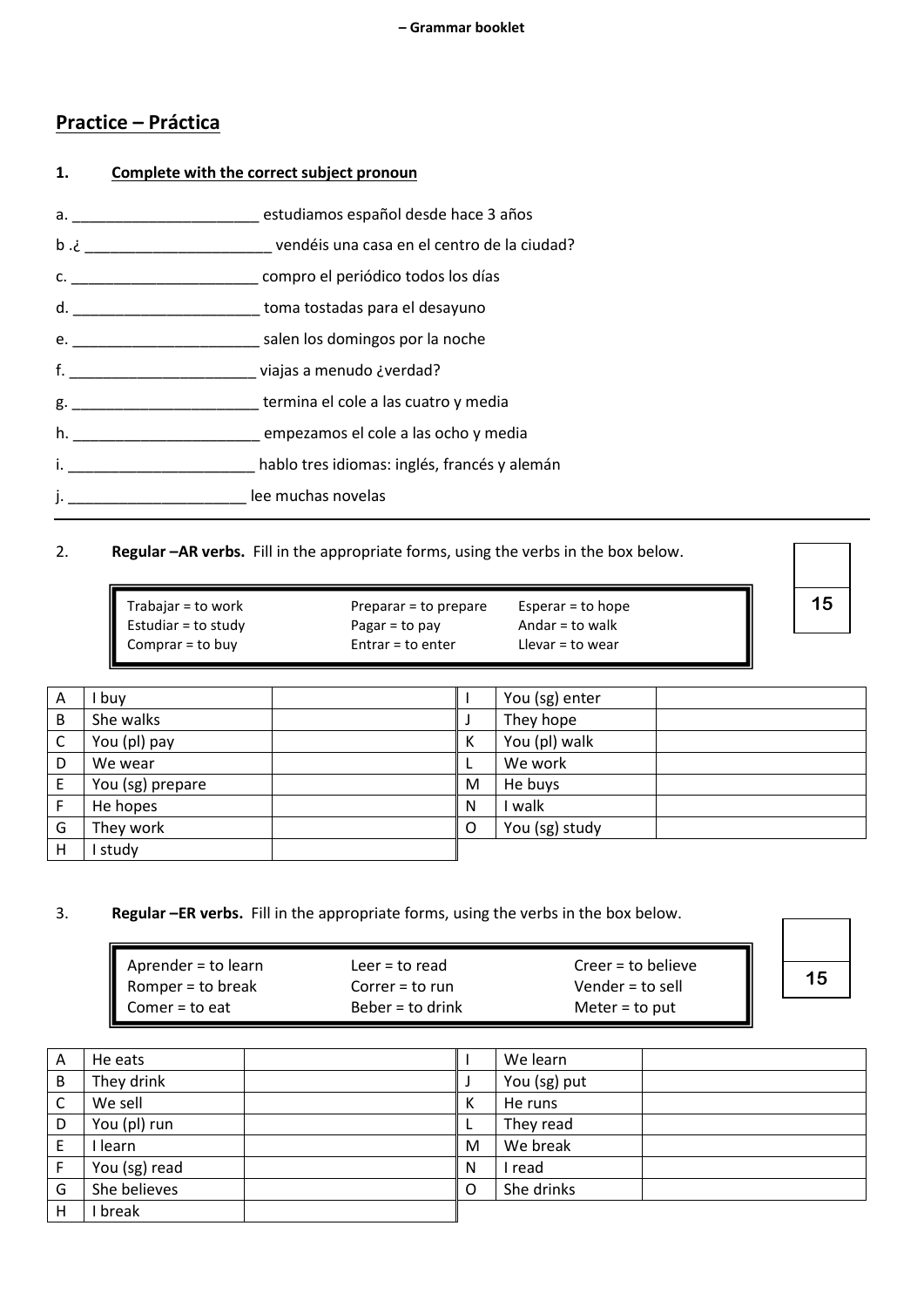#### 4. **Regular –IR verbs.** Fill in the appropriate forms, using the verbs in the box below.

| Discutir = to discuss | Cubrir = to cover    | Abrir = to open  |  |
|-----------------------|----------------------|------------------|--|
| Escribir = to write   | Recibir = to receive | Subir = to climb |  |
|                       |                      |                  |  |

| A        | They write       |   | She climbs     |  |
|----------|------------------|---|----------------|--|
| В        | You (pl) discuss | G | discuss        |  |
| $\Gamma$ | cover            | H | We receive     |  |
| D        | He opens         |   | You (pl) write |  |
|          | You (sg) climb   |   | He receives    |  |

#### **2. Reflexive verbs = los verbos pronominales**

Reflexive verbs describe activities where the action is reflected back onto the subject of the verb ex: I wash **myself** He dresses **himself** 

The idea of **'self'** is conveyed by using **reflexive pronouns** e.g. I wash **myself = me** lavo

#### **LAVARSE – to wash oneself**

| yo                            | me        | lavo    | I wash / am washing (myself)                       |
|-------------------------------|-----------|---------|----------------------------------------------------|
| tú                            | te        | lavas   | You wash (yourself)                                |
| él/ella<br><b>Usted</b>       | <b>se</b> | lava    | He/she washes (him/herself)<br>You wash (yourself) |
| nosotros,                     | nos       | lavamos | We wash (ourselves)                                |
| vosotros,                     | OS        | lavaís  | You wash(yourselves)                               |
| ellos/ellas<br><b>Ustedes</b> | <b>se</b> | lavan   | They wash (themselves)                             |

#### **Practice – Práctica**

**Regular reflexive verbs.** Fill in the appropriate forms, using the verbs in the box below.

| II<br>Lavarse = to wash oneself<br>Peinarse = to comb one's hair |    |
|------------------------------------------------------------------|----|
|                                                                  |    |
| I<br>Llamarse = to be called<br>Enojarse = to get angry          |    |
| Ш<br>Casarse = to get married<br>Ponerse = to become             | 15 |
| I<br>Verse = to see oneself<br>Preocuparse = to worry            |    |

| A            | I wash myself          |  |
|--------------|------------------------|--|
| B            | They get angry         |  |
| $\mathsf{C}$ | You (pl) take a shower |  |
| D            | He is called           |  |
| E            | They get married       |  |
| F.           | It becomes             |  |
| G            | You (sg) shave         |  |
| H            | We become              |  |
| L            | I worry                |  |
|              | You (sg) wash yourself |  |
| К            | She gets married       |  |
| L            | He shaves              |  |
| M            | They comb their hair   |  |
| N            | We see ourselves       |  |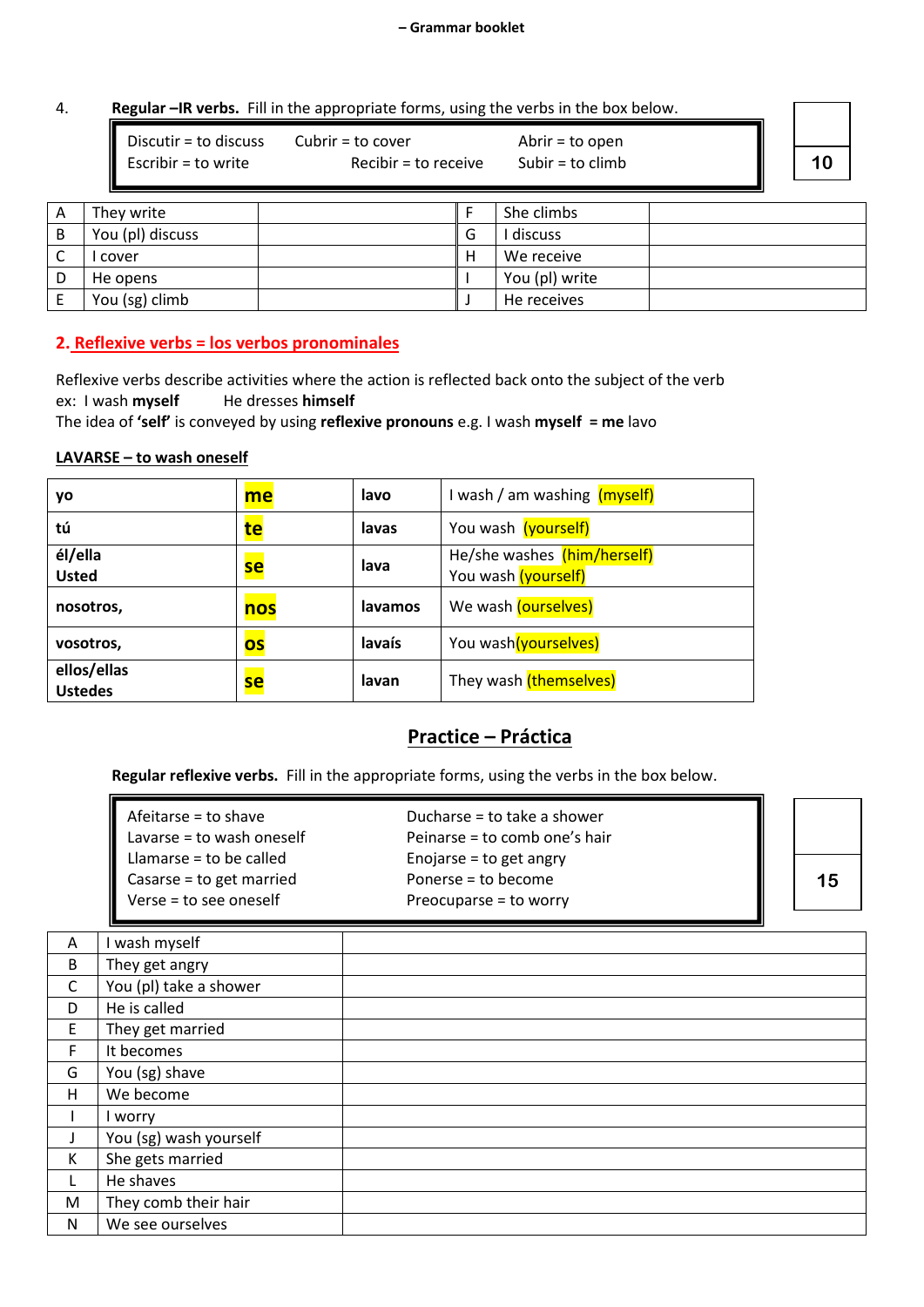#### $\mathsf O$ You (sg) worry

#### 3. Stem-changing Verbs / verbos con cambio re raíz

Some verbs change their stem before you add the ending. This change occurs in the second vowel to the last of the infinitive and is purely for pronunciation reasons.

 $e > ie$ PENSAR (to think) > pens > piens > pienso

 $u > ue$ JUGAR (to play) > jug > jueg > juego

 $0 > ue$ 

PODER (to be able to) > pod > pued > puedo

 $e > ie$ PEDIR (to ask) > ped > pid > pido

#### These changes only occur for YO, TÚ, EL/ELLA/USTED & ELLOS/ELLAS/USTEDES

| <b>PERSONAL</b>     | <b>RADICAL CHANGE</b>       |                     |                               | $-AR$ | -ER | -IR |
|---------------------|-----------------------------|---------------------|-------------------------------|-------|-----|-----|
| <b>PRONOUNS</b>     | $0 \rightarrow \mathsf{UE}$ | $U \rightarrow U E$ | $E\rightarrow E\rightarrow E$ |       |     |     |
|                     | <b>ue</b>                   | <b>ue</b>           | ie                            |       |     |     |
|                     | <b>ue</b>                   | <b>ue</b>           | ie                            |       |     |     |
| Él/Ella/Usted       | <b>ue</b>                   | <b>ue</b>           | ie                            |       |     |     |
| Nosotros/as         | $\mathbf{o}$                | $\mathbf{o}$        | e<br>e                        |       |     |     |
| Vosotros/as         | $\mathbf{o}$                | $\mathbf{o}$        | re.<br>e.                     |       |     |     |
| Ellos/Ellas/Ustedes | ue                          | <b>ue</b>           | ie                            |       |     |     |

#### **Practice - Práctica**

#### **Stem-changing verbs in the Present Tense**

| 1.                   | The following verbs change their stem e -> ie. Fill in the appropriate forms: |                                                                                                       |                   |                         |                                                   |                       |                    |  |
|----------------------|-------------------------------------------------------------------------------|-------------------------------------------------------------------------------------------------------|-------------------|-------------------------|---------------------------------------------------|-----------------------|--------------------|--|
|                      | Empezar                                                                       | Acertar                                                                                               | Pensar            | Recomendar              |                                                   | Encender              | Extender           |  |
|                      | (to begin)                                                                    | (to guess)                                                                                            | (to think)        | (to recommend)          |                                                   | (to switch on)        | (to extend)        |  |
| a.<br>b.<br>c.<br>d. | she thinks<br>we extend<br>they recommend<br>he begins                        |                                                                                                       |                   | f.<br>g.<br>h.<br>i.    | I switch on<br>I think                            | you (sg) begin        |                    |  |
| e.                   | we recommend                                                                  |                                                                                                       |                   | j.                      |                                                   | he switches on        |                    |  |
| 2.                   | Volver<br>(to return)                                                         | The following verbs change their stem o -> ue. Fill in the appropriate forms.<br>Contar<br>(to count) | Rogar<br>(to ask) | Aprobar<br>(to approve) |                                                   | Renovar<br>(to renew) | Probar<br>(to try) |  |
| a.<br>b.<br>c.<br>d. | he counts<br>they ask<br>I approve<br>you (sg) return                         |                                                                                                       |                   | f.<br>g.<br>h.<br>i.    | she tries<br>you (pl) ask<br>I count<br>we return |                       |                    |  |
| e.                   | we renew                                                                      |                                                                                                       |                   | J.                      |                                                   | you (sg) renew        |                    |  |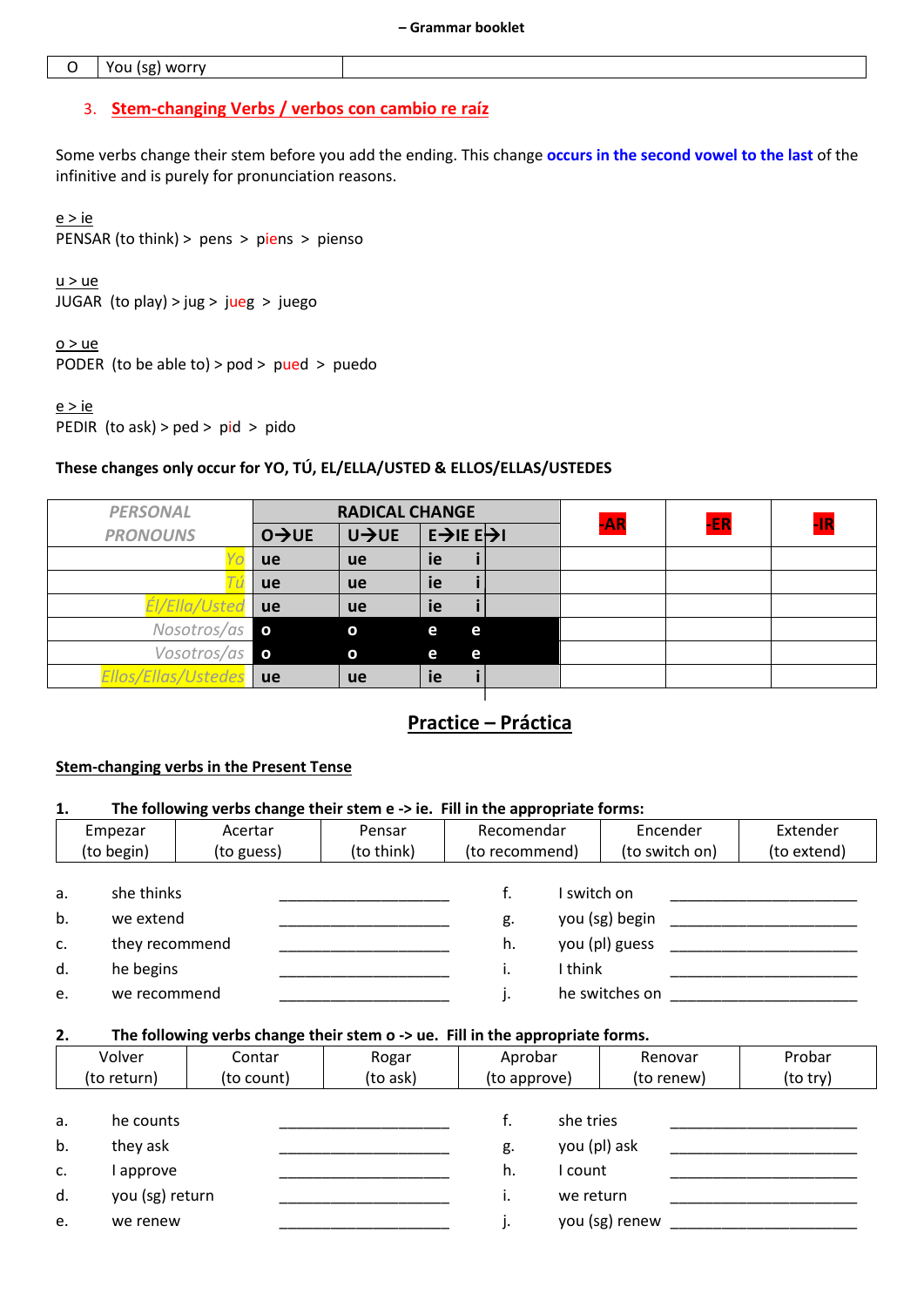### **3. The following verbs change their stem e -> ie. Fill in the appropriate forms.**

|                | Mentir          | Invertir    |    | Preferir        | Sentir    |
|----------------|-----------------|-------------|----|-----------------|-----------|
| (to tell lies) |                 | (to invest) |    | (to prefer)     | (to feel) |
|                |                 |             |    |                 |           |
| a.             | he tells lies   |             | d. | you (sg) prefer |           |
| b.             | you (pl) invest |             | e. | I feel          |           |
| c.             | we feel         |             |    | they tell lies  |           |

#### **4. Regular stem-changing verbs.** Fill in the appropriate forms using the verbs in the box below.

| Aprobar ( $o > ue$ ) = to approve | Volar ( $o > ue$ ) = to fly     |
|-----------------------------------|---------------------------------|
| Morder ( $o > ue$ ) = to bite     | Contar ( $o > ue$ ) = to count  |
| Negar (e $>$ ie) = to deny        | Mentir (e > ie) = to tell a lie |
| Fregar (e > ie) = to wash up      | Repetir (e $>$ i) = to repeat   |
| Servir (e > i) = to serve         | Decir (e $>$ i) = to say        |
|                                   |                                 |

| Α            | You (sg) deny   |  |
|--------------|-----------------|--|
| $\sf B$      | He approves     |  |
| $\mathsf{C}$ | We serve        |  |
| D            | You (pl) say    |  |
| $\mathsf E$  | She counts      |  |
| F            | approve         |  |
| G            | bite            |  |
| H            | deny            |  |
|              | You (pl) fly    |  |
| J            | We wash up      |  |
| K            | I repeat        |  |
| L            | He repeats      |  |
| M            | They wash up    |  |
| N            | It bites        |  |
| $\mathsf O$  | They tell a lie |  |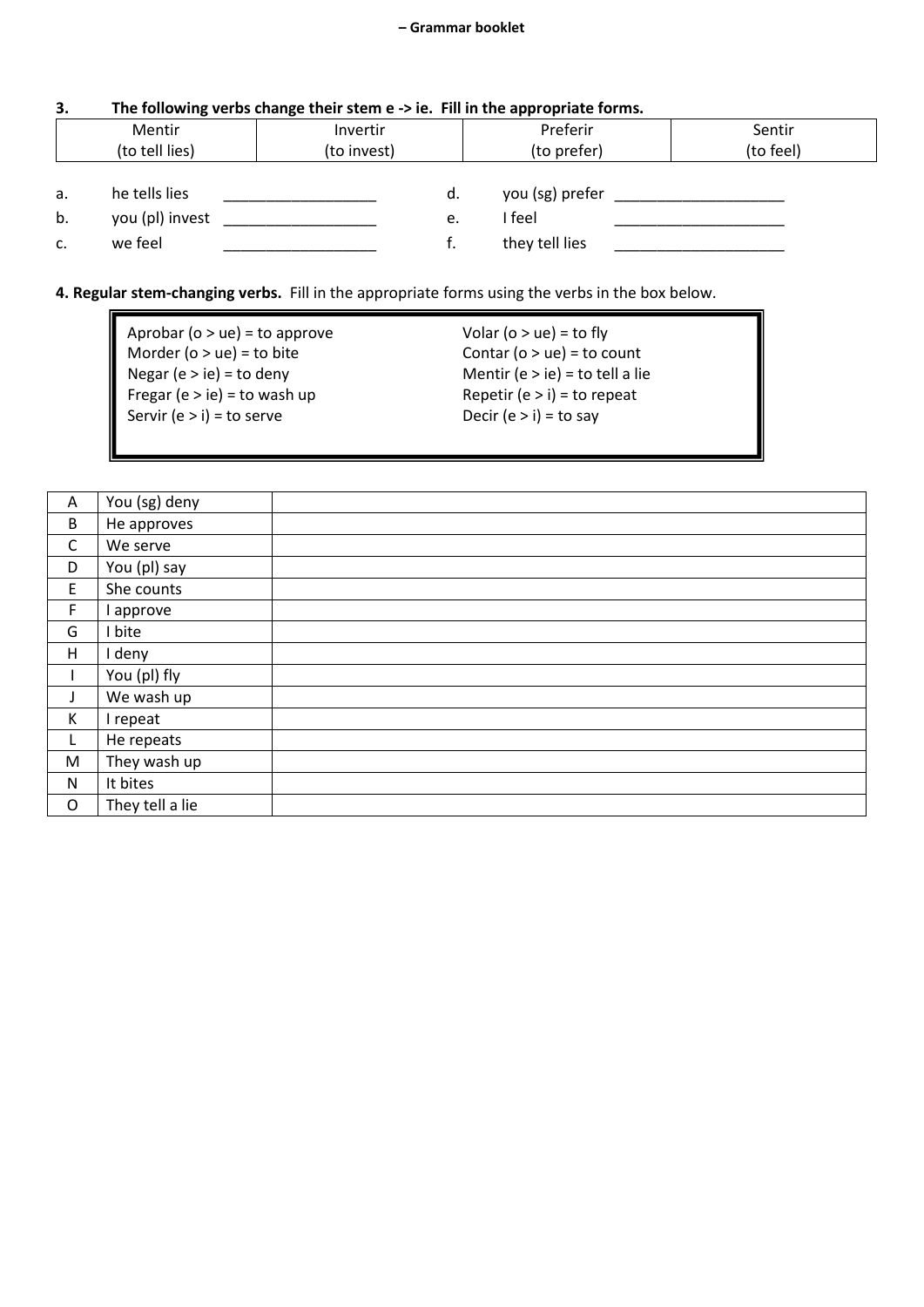**– Grammar booklet**

#### **5. Irregular Verbs = los verbos irregulares**

Next year we shall see more irregular verbs but in the meantime it is important you know the entire list below as they are some of the most common:

| Ser (to be)        | Estar (to be)      |  |  |
|--------------------|--------------------|--|--|
| soy                | estoy              |  |  |
| eres               | estás              |  |  |
| es                 | está               |  |  |
| somos              | estamos            |  |  |
| sois               | estáis             |  |  |
| son                | están              |  |  |
| Ir (to $go)$       | Hacer (to do/make) |  |  |
|                    | hago               |  |  |
| voy                | haces              |  |  |
| vas                | hace               |  |  |
| va                 | hacemos            |  |  |
| vamos<br>vais      | hacéis<br>hacen    |  |  |
|                    |                    |  |  |
| van                |                    |  |  |
|                    |                    |  |  |
| Tener (to have)    | Querer (to want)   |  |  |
| tengo              | quiero             |  |  |
| tienes             | quieres            |  |  |
| tiene              | quiere             |  |  |
| tenemos            | queremos           |  |  |
| tenéis             | queréis            |  |  |
| tienen             | quieren            |  |  |
| Poder (to be able) | Decir(to say)      |  |  |
| puedo              | digo               |  |  |
| puedes             | dices              |  |  |
| puede              | dice               |  |  |
| podemos            | decimos            |  |  |
| podéis<br>pueden   | decís<br>dicen     |  |  |

#### **1. Fill in the blanks with the appropriate forms of ser or estar:**

- a. Un vaso de cerveza \_\_\_\_\_\_\_\_\_\_\_ sobre la mesa.
- b. Madrid \_\_\_\_\_\_\_\_\_ en España.
- c. El hombre \_\_\_\_\_\_\_\_\_ comiendo en el café.
- d. Alfonso \_\_\_\_\_\_\_\_ profesor.
- e. La mujer \_\_\_\_\_\_\_ furiosa.
- f. Las camisas \_\_\_\_\_\_\_\_ de poliester.
- g. Yo \_\_\_\_\_\_\_ inglés.
- h. El colegio \_\_\_\_\_\_\_\_grande y moderno.

#### **2. Learn the above irregular verbs, hide the list and try to write in the 6 forms of each of these irregular verbs:**

| Tener<br>(to have) | Decir<br>(to say) | Poder<br>(to be able to) | Querer<br>(to want) | Hacer<br>(to do/make) | ١r<br>(to go) |
|--------------------|-------------------|--------------------------|---------------------|-----------------------|---------------|
|                    |                   |                          |                     |                       |               |
|                    |                   |                          |                     |                       |               |
|                    |                   |                          |                     |                       |               |
|                    |                   |                          |                     |                       |               |
|                    |                   |                          |                     |                       |               |
|                    |                   |                          |                     |                       |               |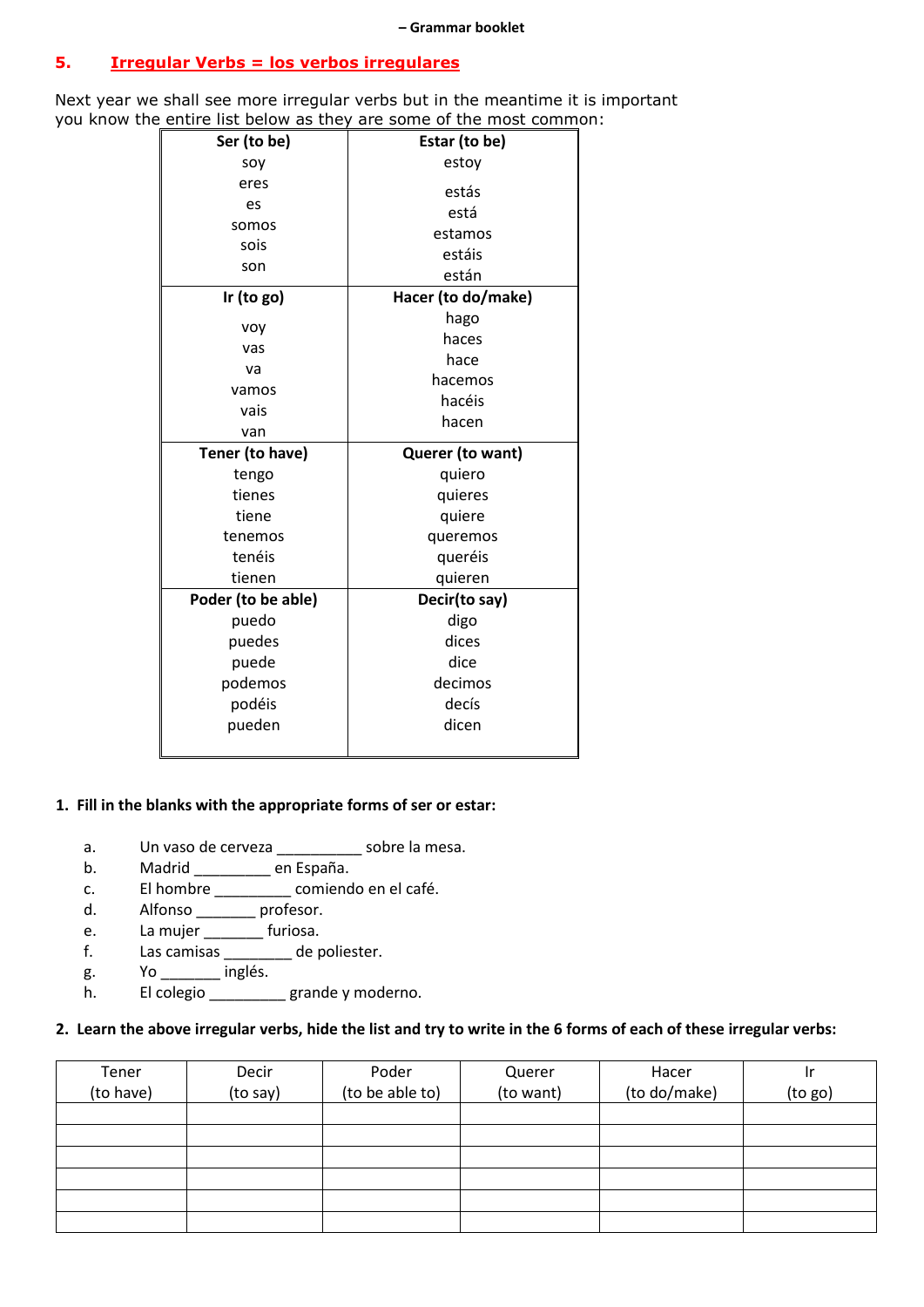#### **3. Fill in the appropriate verb forms sing the infinitives given in brackets:**

| Seis hombres (estar) ______ |                                                                                                               | en un café. Hay un inglés, un francés, un español, un alemán, un ruso y un |               |
|-----------------------------|---------------------------------------------------------------------------------------------------------------|----------------------------------------------------------------------------|---------------|
|                             | chino. (Hacer) ______________ mucho calor y todos (tener) _____________ sed. Cada persona (tener) ___________ |                                                                            |               |
|                             | un vaso de cerveza. Hay también seis moscas en el café, y las moscas <i>(tener)</i> también sed. Una          |                                                                            |               |
|                             | mosca cae en el vaso del inglés, otra mosca cae en el vaso del francésetc. El inglés (ir)                     |                                                                            | a beber y jVe |
|                             | la mosca! Llama al camarero, que trae otro vaso de cerveza. El francés ve también la mosca que (estar)        |                                                                            |               |
|                             | nadando en la cerveza. (Estar) [10] furioso, jura, da gritos. El español mira la mosca, (hacer)               |                                                                            |               |
|                             | un gesto y sale del café. El alemán retira la mosca y bebe la cerveza. El ruso bebe la cerveza y las mosca.   |                                                                            |               |
|                             | El chino toma la mosca con los dedos, contempla al pobre insecto, come la mosca y bebe la cerveza.            |                                                                            |               |

#### **Time expressions used with the present tense:**

**NORMALMENTE/ GENERALMENTE = usually TODOS LOS DIAS = every day AHORA = now SIEMPRE = always NUNCA = never A VECES = a times MUCHAS VECES = often (many times) DE VEZ EN CUANDO= from time to time HOY = today CADA DIA = every day A MENUDO = often**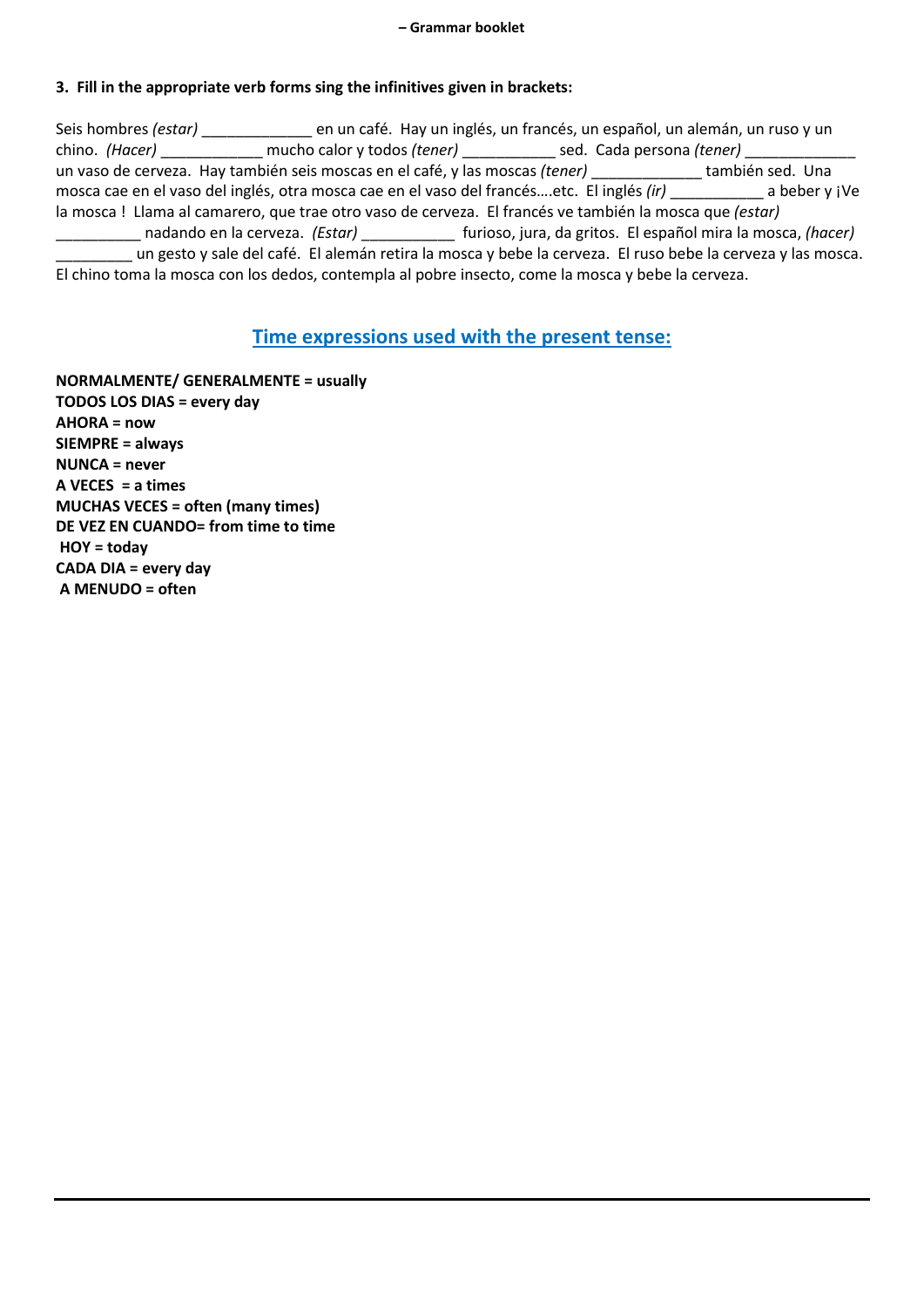#### - Grammar booklet

### The Preterite tense / el Pretérito

### I played

The Preterit tense is used to describe a single, completed action in the past or an action that took place over a defined period of time.

Ex: Last summer I spent 3 weeks in Cuba = el verano pasado pasé tres semanas en Cuba.

#### 12. Regular Verbs / los verbos regulares

Chop off the -AR, -ER or -IR and add the relevant ending.

|                 |        | Endings       |               |
|-----------------|--------|---------------|---------------|
|                 | -AR    | $-ER$         | $-IR$         |
| ı               | é      |               |               |
| You<br>(sg)     | aste   | iste          | iste          |
| He<br>She<br>It | ó      | ió            | ió            |
| We              | amos   | imos          | imos          |
| You<br>(p )     | asteis | <b>isteis</b> | <b>isteis</b> |
| They            | aron   | ieron         | ieron         |

| Hablar - to talk |  |                          |                                 |  |
|------------------|--|--------------------------|---------------------------------|--|
|                  |  |                          | yo hablé nosotros hablamos      |  |
|                  |  |                          | tú hablaste vosotros hablasteis |  |
|                  |  | él habló ellos hablaron  |                                 |  |
|                  |  |                          |                                 |  |
|                  |  | Comer - to eat           |                                 |  |
|                  |  | yo comí nosotros comimos |                                 |  |
|                  |  |                          | tú comiste vosotros comisteis   |  |
|                  |  |                          | él comió ellos comieron         |  |
|                  |  |                          |                                 |  |
| Vivir - to live  |  |                          |                                 |  |

| yo viví          | nosotros vivimos              |          |
|------------------|-------------------------------|----------|
|                  | tú viviste vosotros vivisteis |          |
| él viv <b>ió</b> | ellos                         | vivieron |

### Practice - Práctica

#### Fill in the regular Preterites using the infinitives given below.

|    | enseñar          | aprender   | viajar      | cruzar     | escribir   | meter    |
|----|------------------|------------|-------------|------------|------------|----------|
|    | (to teach)       | (to learn) | (to travel) | (to cross) | (to write) | (to put) |
|    |                  |            |             |            |            |          |
| a. | They taught      |            |             |            |            |          |
| b. | He learned       |            |             |            |            |          |
| c. | I travelled      |            |             |            |            |          |
| d. | We wrote         |            |             |            |            |          |
| e. | You (sg) put     |            |             |            |            |          |
| f. | She crossed      |            |             |            |            |          |
|    | You (pl) wrote   |            |             |            |            |          |
| g. |                  |            |             |            |            |          |
| h. | I learned        |            |             |            |            |          |
| i. | We taught        |            |             |            |            |          |
| j. | You (pl) put     |            |             |            |            |          |
| k. | They travelled   |            |             |            |            |          |
| Τ. | You (sg) crossed |            |             |            |            |          |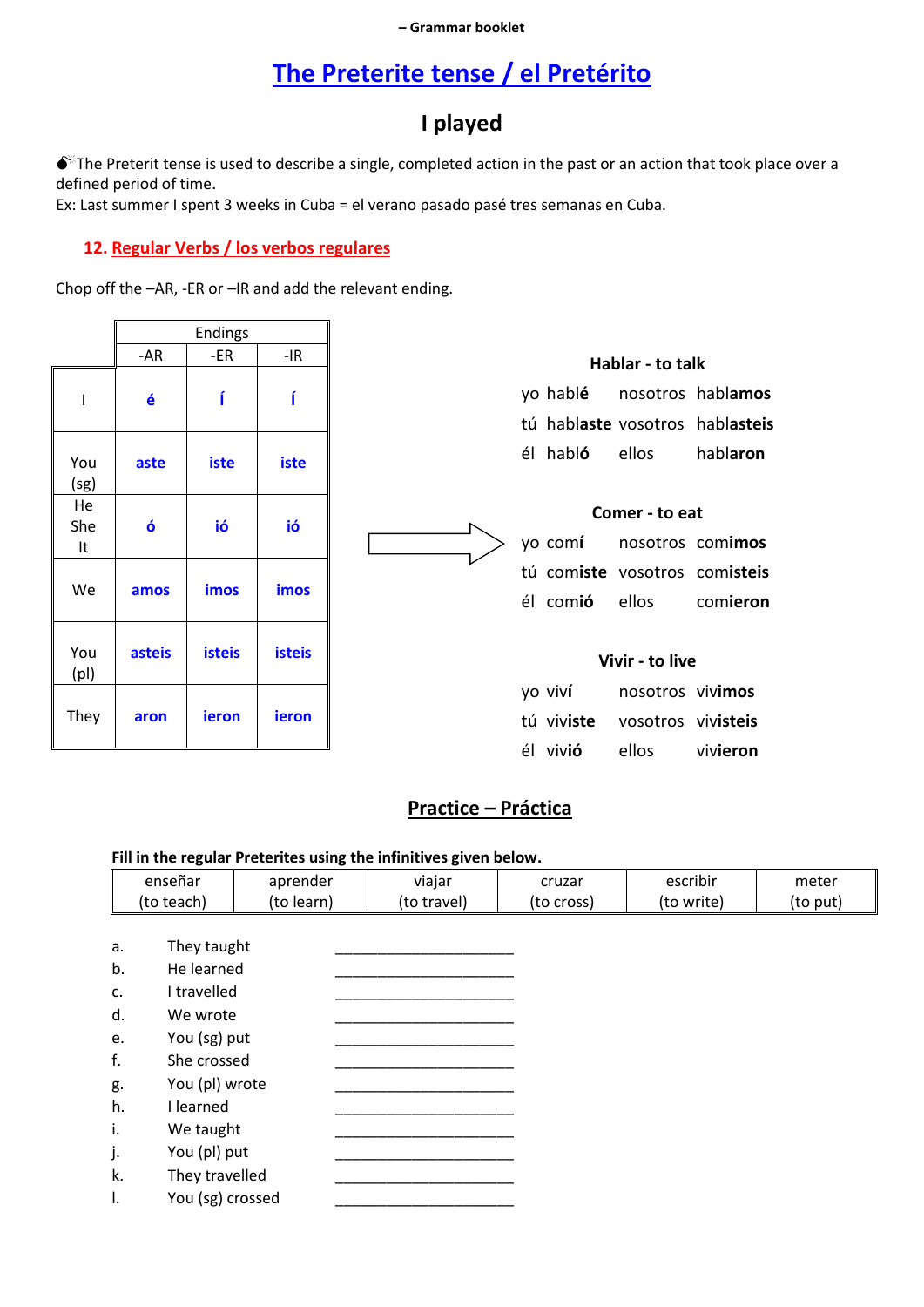#### **13.Irregular Verbs = los verbos irregulares**

| Andar (to walk)              | anduve, anduviste, anduvo, anduvimos, anduvisteis, anduvieron      |
|------------------------------|--------------------------------------------------------------------|
| Caber (to fit)               | cupe, cupiste, cupo, cupimos, cupisteis, cupieron                  |
| Dar (to give)                | di, diste, dio, dimos, disteis, dieron                             |
| Decir (to say)               | dije, dijiste, dijo, dijimos, dijisteis, dijeron                   |
| Estar (to be)                | estuve, estuviste, estuvo, estuvimos, estuvisteis, estuvieron      |
| Hacer (to do)                | hice, hiciste, hizo, hicimos, hicisteis, hicieron                  |
| Ir (to $go)$                 | fui, fuiste, fue, fuimos, fuisteis, fueron                         |
| Poder (to be able)           | pude, pudiste, pudo, pudimos, pudisteis, pudieron                  |
| Poner (to put)               | puse, pusiste, puso, pusimos, pusisteis, pusieron                  |
| <b>Producir (to produce)</b> | produje, produjiste, produjo, produjimos, produjisteis, produjeron |
| Querer (to want)             | quise, quisiste, quiso, quisimos, quisisteis, quisieron            |
| Saber (to know)              | supe, supiste, supo, supimos, supisteis, supieron                  |
| Ser (to be)                  | fui, fuiste, fue, fuimos, fuisteis, fueron                         |
| Tener (to have)              | tuve, tuviste, tuvo, tuvimos, tuvisteis, tuvieron                  |
| Traer (to bring)             | traje, trajiste, trajo, trajimos, trajisteis, trajeron             |
| Venir (to come)              | vine, viniste, vino, vinimos, vinisteis, vinieron                  |
| Ver (to see)                 | vi, viste, vio, vimos, visteis, vieron                             |

### **Practice – Práctica**

#### **Fill in the irregular Preterits.**

| a. | It fitted       | m. | You (sg) came |  |
|----|-----------------|----|---------------|--|
| b. | They saw        | n. | We walked     |  |
| c. | We were able    | 0. | He did        |  |
| d. | I had           | p. | They put      |  |
| e. | He was (ser)    | q. | I knew        |  |
| f. | You (sg) said   | r. | We knew       |  |
| g. | They produced   | S. | You (pl) came |  |
| h. | She brought     | t. | She went      |  |
| i. | I gave          | u. | You (sg) saw  |  |
| j. | You (pl) wanted | v. | I went        |  |
| k. | I was (estar)   | w. | I was (ser)   |  |
|    | We went         | x. | We said       |  |

| m. | You (sg) came |  |
|----|---------------|--|
| n. | We walked     |  |
| 0. | He did        |  |
| p. | They put      |  |
| q. | I knew        |  |
| r. | We knew       |  |
| s. | You (pl) came |  |
| t. | She went      |  |
| u. | You (sg) saw  |  |
| v. | I went        |  |
| w. | I was (ser)   |  |
| x. | We said       |  |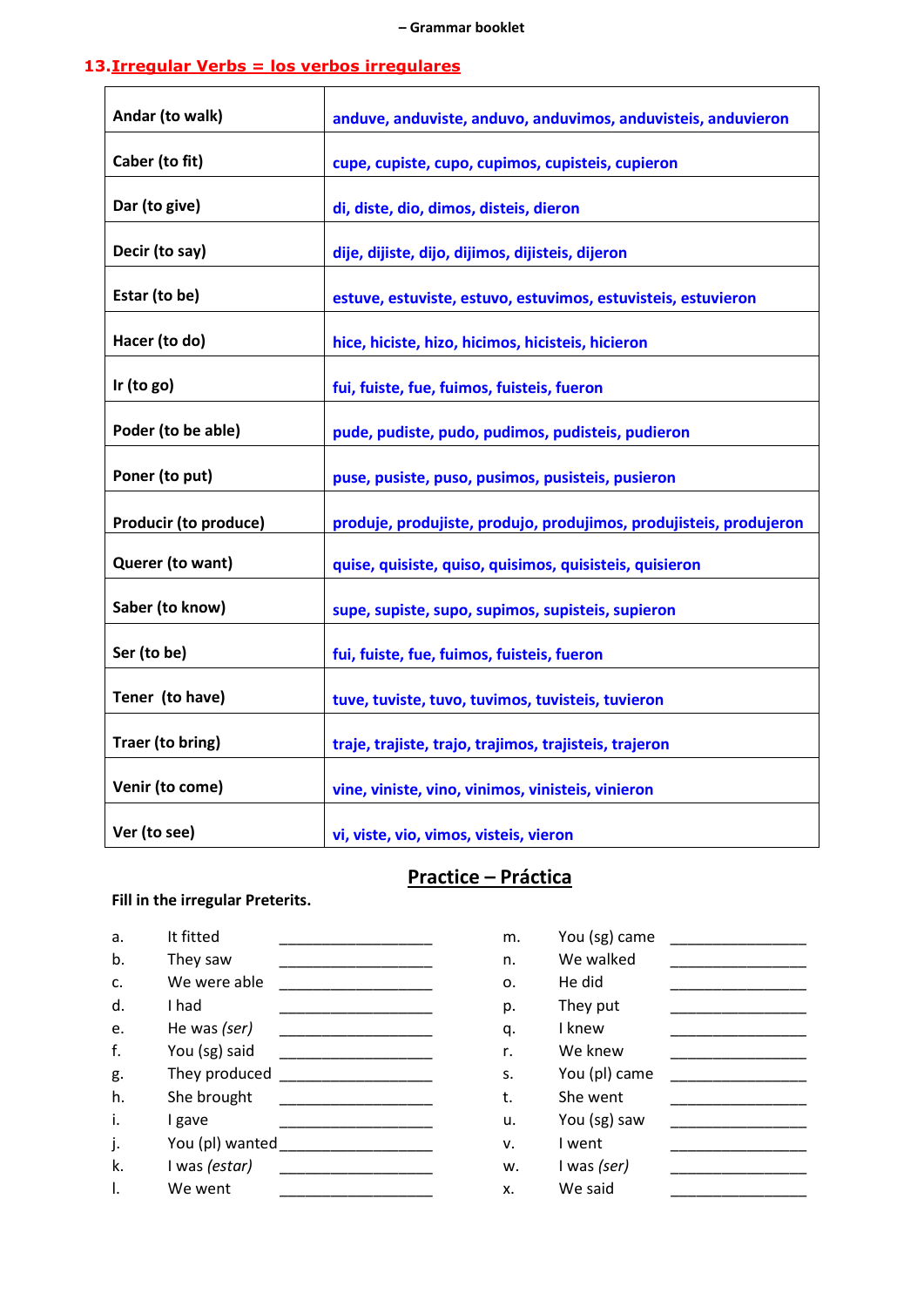### **The Imperfect tense / el Imperfecto**

### **I used to play / I was playing**

- $\bullet^*$  It is also used to indicate what used to happen in the past, habitual or repeated actions in the past ex: I used go out every night last summer = solía salir todas las noches el verano pasado
- $\bullet^*$  It is also used for description in the past: ex: It was raining every day = llovía todos los días

#### **1. Regular Verbs / los verbos regulares**

Chop off the –AR, -ER or –IR and add the relevant ending:

|           | -AR    | -ER / -IR    |
|-----------|--------|--------------|
|           | aba    | ía           |
| You (sg)  | abas   | ías          |
| He/she/it | aba    | ía           |
| We        | ábamos | <b>íamos</b> |
| You (pl)  | abais  | íais         |
| They      | aban   | ían          |

 $BEBER = to drink$ To form "We used to drink"  $BEBER > beb > bebiamos$ 

### **Practice – Práctica**

#### **Fill in the regular imperfects**

|    | Comer (to eat)               | firmar (to sign) | elegir (to choose)  |                    | prometer (to promise) |
|----|------------------------------|------------------|---------------------|--------------------|-----------------------|
|    |                              |                  | Olvidar (to forget) | buscar (to search) |                       |
|    |                              |                  |                     |                    |                       |
|    | I was eating                 |                  |                     |                    |                       |
|    | You (pl.) were eating        |                  |                     |                    |                       |
| 3. | You (pl.) were signing       |                  |                     |                    |                       |
|    | You (sing.) used to search   |                  |                     |                    |                       |
| 5. | He used to promise           |                  |                     |                    |                       |
| 6. | They used to promise         |                  |                     |                    |                       |
|    | You (sing.) were choosing    |                  |                     |                    |                       |
| 8. | We were promising            |                  |                     |                    |                       |
| 9. | I used to forget             |                  |                     |                    |                       |
|    | 10. You (pl.) used to choose |                  |                     |                    |                       |
|    | 11. She was searching        |                  |                     |                    |                       |
|    | 12. They were forgetting     |                  |                     |                    |                       |

#### **2. Irregular Verbs = los verbos irregulares**

| Ser     | Ir      | Ver      |
|---------|---------|----------|
| (to be) | (to go) | (to see) |
| era     | iba     | veía     |
| eras    | ibas    | veías    |
| era     | iba     | veía     |
| éramos  | íbamos  | veíamos  |
| erais   | ibais   | veíais   |
| eran    | iban    | veían    |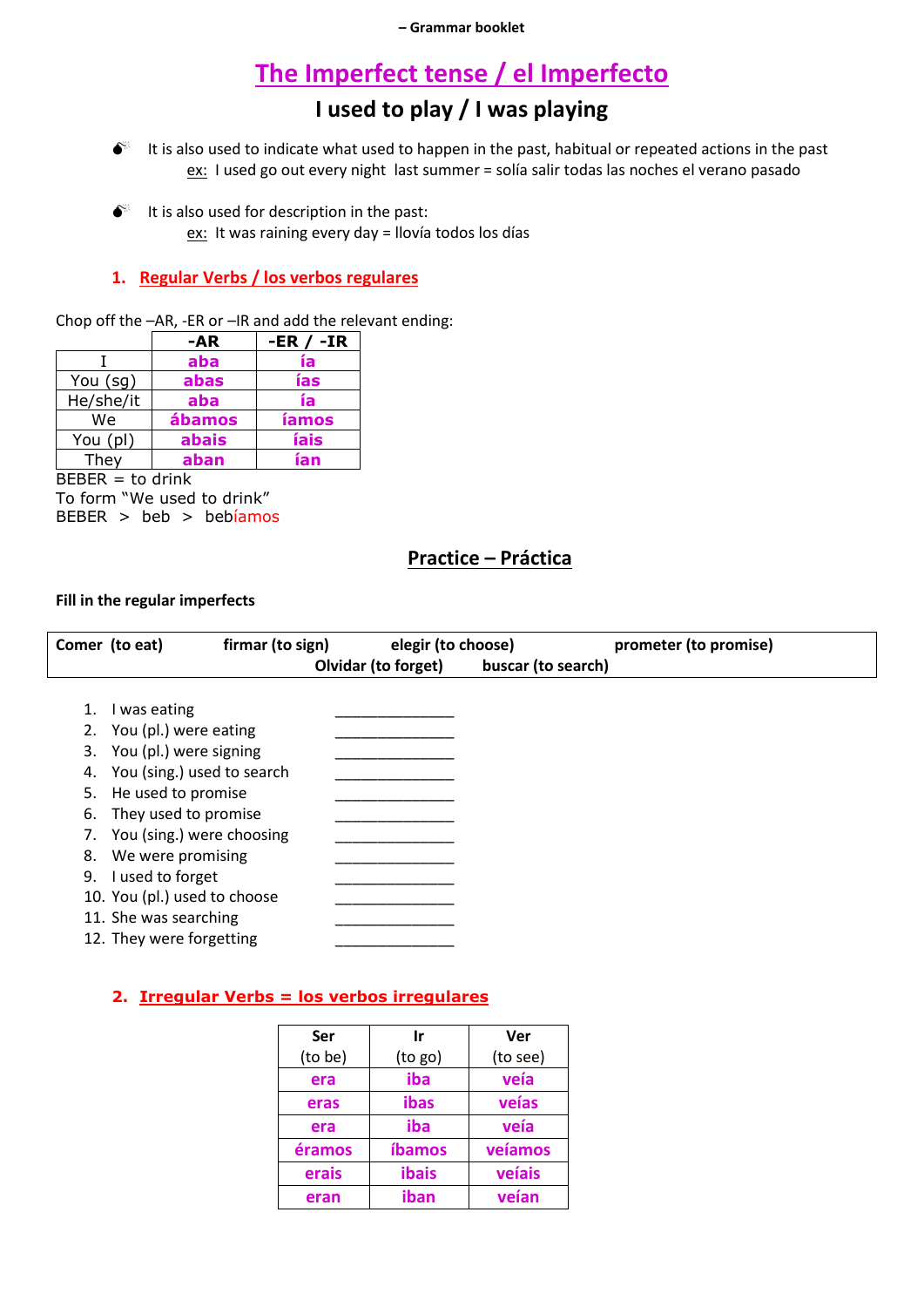### **The Future tenses / el Futuro**

### **I am going to play / I will playing**

#### **1. The Immediate Future**

In English: I am going to play He is going to see You're going to do

Use the appropriate part of the verb IR (to go) +  $a$  + infinitive.



Jugar = to play To form "We are going to play" **Vamos a jugar** Part of IR + a + infinitive

### **Practice – Práctica**

**1. Fill in the immediate future tenses using the infinitives given below and the verb ir.**

| amar         | regresar    | subir      | cubrir     | ser        |
|--------------|-------------|------------|------------|------------|
| (to love)    | (to return) | (to climb) | (to cover) | (to be)    |
| prometer     | vender      | enseñar    | decir      | estudiar   |
| (to promise) | (to sell)   | (to teach) | (to say)   | (to study) |

- a. He is going to return.
- b. We are going to cover.
- c. I am going to climb.
- d. They are going to teach.
- e. You (pl) are going to say.
- f. She is going to sell.
- g. You (sg) are going to promise.
- h. It is going to be.
- i. They are going to love.
- j. I am going to study.

#### **2. Fill in the gaps in these future plans using the words in the box.**

| Mañana,                | a salir con mi madre. Vamos                         | hacer compras en la ciudad de Barcelona.                                                |
|------------------------|-----------------------------------------------------|-----------------------------------------------------------------------------------------|
|                        | a coger el tren a las nueve y media, y el tren      | a llegar en Barcelona a las once. Voy a                                                 |
|                        |                                                     | ropa para mis vacaciones y un regalo de cumpleaños para mi novio. Mi madre y yo vamos a |
|                        | en un restaurante donde trabaja mi primo. Mi tía va | venir al restaurante                                                                    |
| también. Mi madre va a | a casa a las tres, y yo voy                         | quedarme en casa de mi tía.                                                             |

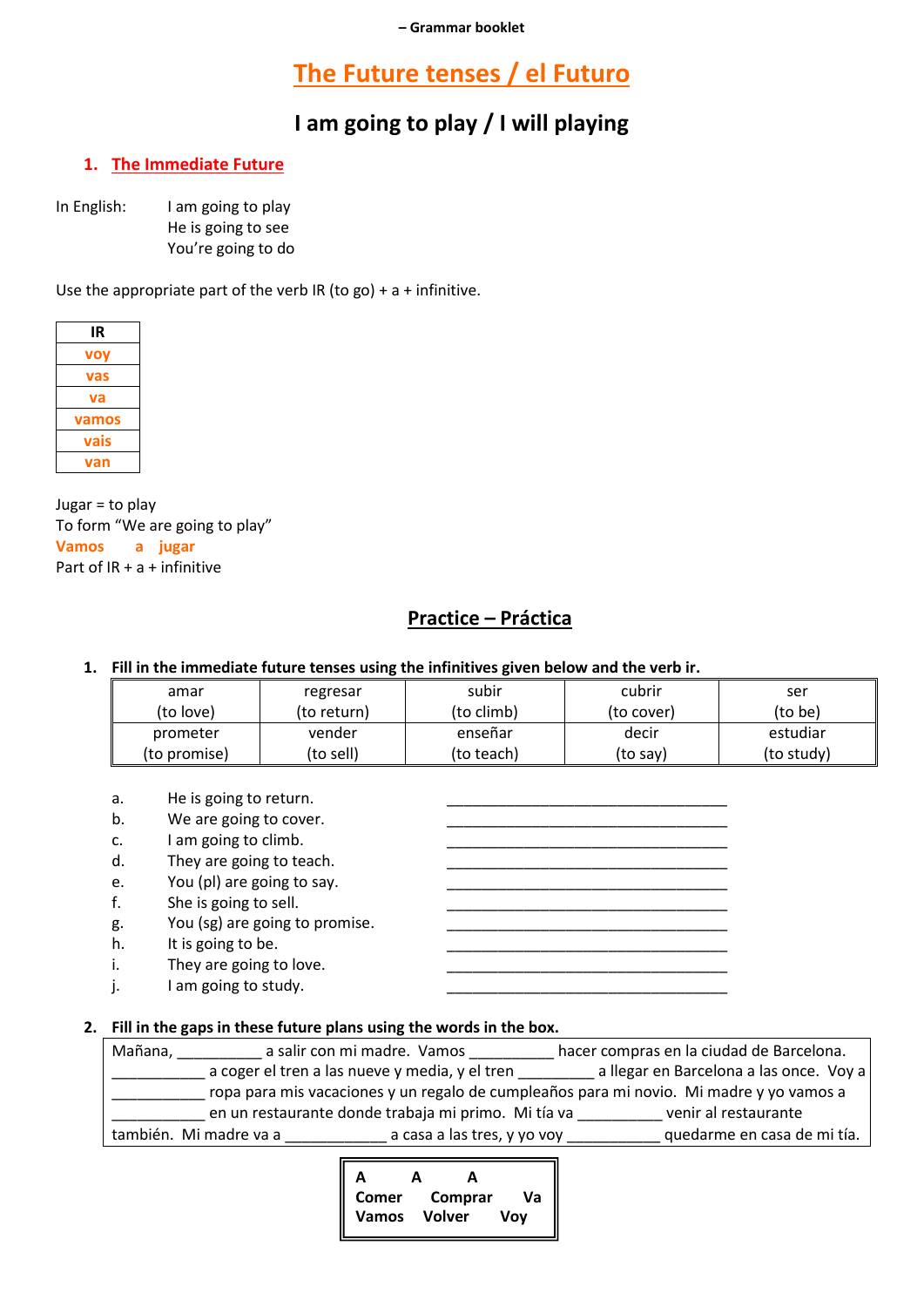#### - Grammar booklet

#### 2. The Future tense of regular verbs / el Futuro de los verbos regulares

In English: I will play

He will see

You will do

The Future Tense is formed by adding endings onto the infinitive:



Jugar = to play To form "We will play":

**Jugaremos** 

Infinitive + ending

### **Practice - Práctica**

#### Fill in the Future Tenses using the infinitives given below.

|    | ir           | <b>Ilamar</b>            | mandar     | estar   | descubrir     | comprender      |
|----|--------------|--------------------------|------------|---------|---------------|-----------------|
|    | (to go)      | (to call)                | (to order) | (to be) | (to discover) | (to understand) |
|    |              |                          |            |         |               |                 |
| a. |              | You (sg) will call       |            |         |               |                 |
| b. |              | They will understand     |            |         |               |                 |
| c. | I will order |                          |            |         |               |                 |
| d. |              | You (pl) will be         |            |         |               |                 |
| e. | He will go   |                          |            |         |               |                 |
| f. |              | We will discover         |            |         |               |                 |
| g. |              | She will order           |            |         |               |                 |
| h. |              | You (sg) will understand |            |         |               |                 |
| i. |              | I will discover          |            |         |               |                 |
| j. | We will go   |                          |            |         |               |                 |

#### 3. The Future tense of irregular verbs / el Futuro de los verbos irregulares

| Infinitive    | Future         | Infinitive   | Future | Infinitive    | Future |
|---------------|----------------|--------------|--------|---------------|--------|
| <b>Caber</b>  | Cabré,         | <b>Poder</b> | podré  | <b>Salir</b>  | saldré |
| (to fit)      | cabrás         | (to be       |        | (to go out)   |        |
|               |                | able)        |        |               |        |
| <b>Decir</b>  | Diré, dirás    | <b>Poner</b> | pondré | Tener         | tendré |
| (to say)      |                | (to put)     |        | (to have $*)$ |        |
| <b>Haber</b>  | Habré,         | Querer       | querré | <b>Valer</b>  | valdré |
| (to have $*)$ | habrás         | (to want)    |        | (to be worth) |        |
| <b>Hacer</b>  | Hare, harás,   | <b>Saber</b> | sabré  | Venir         | vendré |
| (to do/make)  | <b>A 6 8 1</b> | (to know)    |        | (to come)     |        |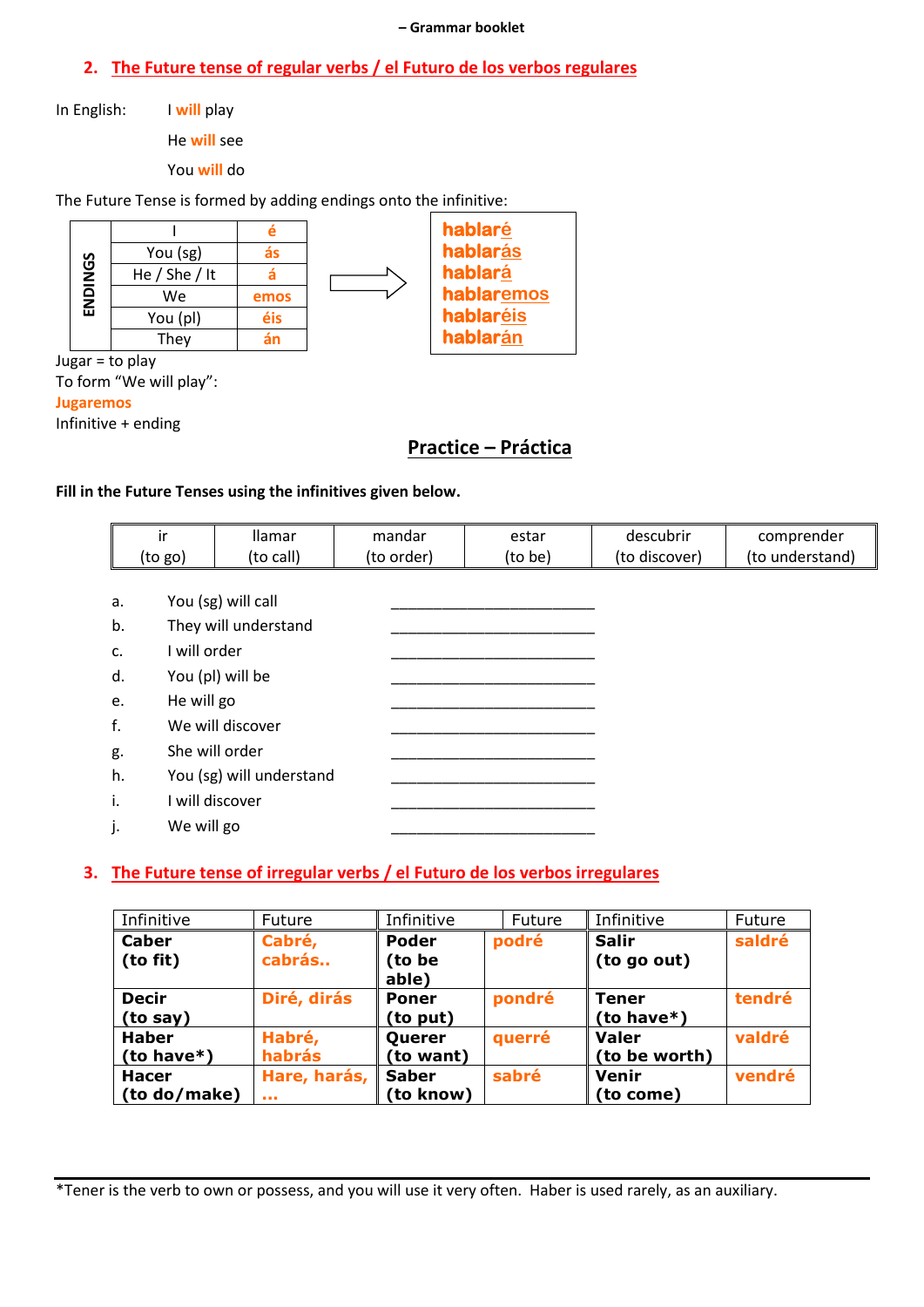### **Practice – Práctica**

#### **Fill in the irregular Future Tenses.**

| a. | I will say        | m. | You (sg) will come |
|----|-------------------|----|--------------------|
| b. | We will put       | n. | He will do         |
| c. | She will have     | 0. | They will know     |
| d. | You (pl) will do  | p. | I will fit         |
| e. | He will want      | q. | She will make      |
| f. | It will fit       | r. | We will go out     |
| g. | You (sg) will do  | S. | I will want        |
| h. | It will be worth  | t. | We will do         |
| i. | They will come    | u. | I will be able     |
| j. | They will say     | v. | We will know       |
| k. | You (pl) will say | w. | He will put        |
| Ι. | She will be able  | x. | You (pl) will want |

## **The Conditional / el Condicional**

In English: I **would** play

He **would** see

You **would** do

The Conditional is formed by adding endings onto the infinitive:

|         |               | ia           |  |
|---------|---------------|--------------|--|
|         | You (sg)      | ías          |  |
| ENDINGS | He / She / It | ía           |  |
|         | We            | <b>iamos</b> |  |
|         | You (pl)      | íais         |  |
|         | They          | ían          |  |

| hablar                            | comer     | vivir     |  |
|-----------------------------------|-----------|-----------|--|
| hablaría                          | comería   | viviría   |  |
| hablarías                         | comerías  | vivirías  |  |
| hablaría                          | comería   | viviría   |  |
| hablaríamos comeríamos viviríamos |           |           |  |
| hablaríais                        | comeríais | viviríais |  |
| hablarían                         | comerían  | vivirían  |  |

### **Practice – Práctica**

#### **Fill in the Conditional Tenses using the infinitives given below.**

| preguntar | cocinar   | romper     | vivir     | mırar      | decidir     |
|-----------|-----------|------------|-----------|------------|-------------|
| (to ask   | 'to cook) | (to break) | (to live) | (to watch) | (to decide) |

| a. | They would break      |
|----|-----------------------|
| b. | He would cook         |
| c. | You (pl) would ask    |
| d. | We would live         |
| e. | She would watch       |
| f. | You (sg) would decide |
| g. | I would break         |
| h. | They would cook       |
| j. | I would decide        |
| j. | You (sg) would watch  |